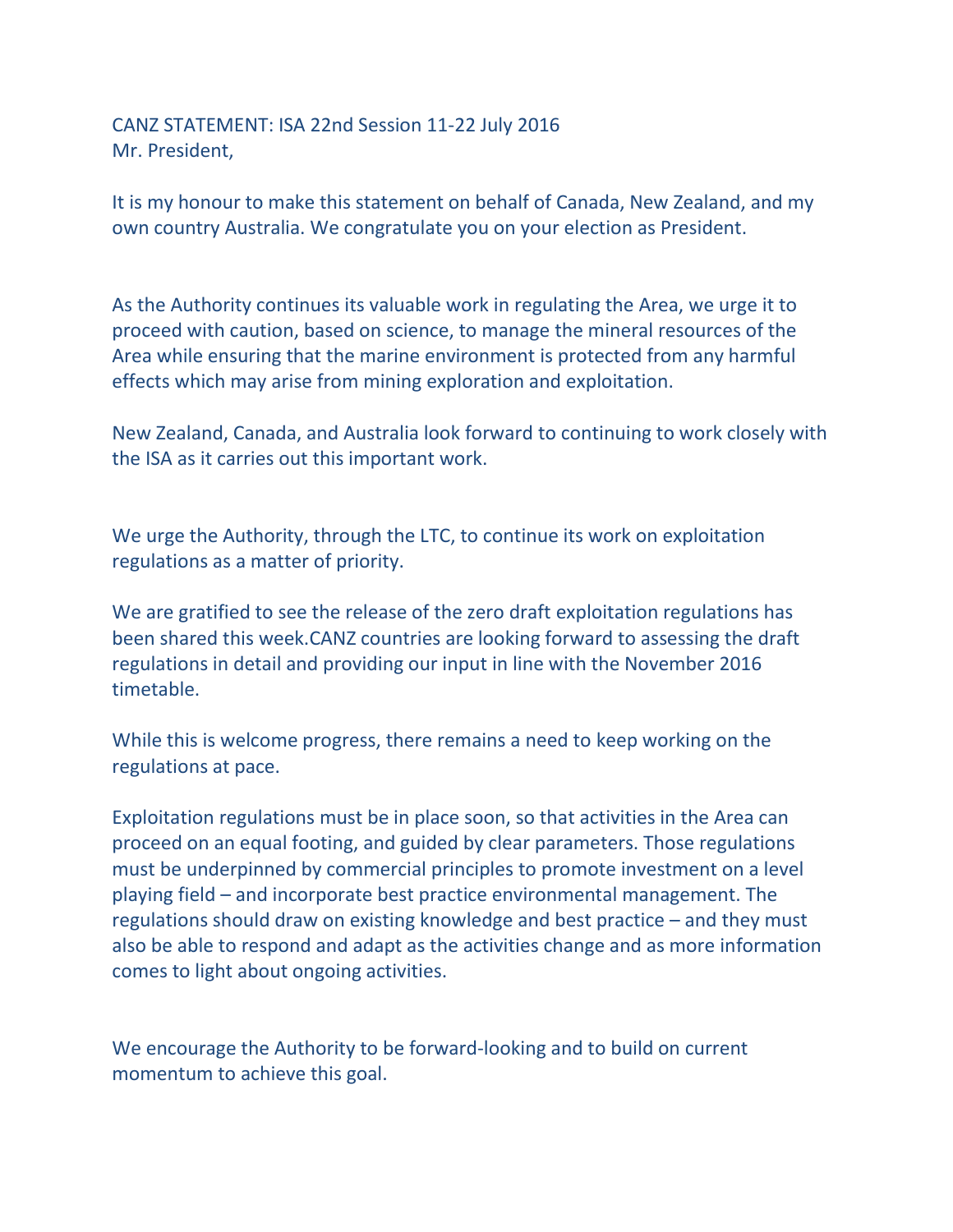And we note support for setting timelines to finalise and agree exploitation regulations within 5 years, with milestones and a plan for achieving these milestones.

It will be essential for environmental regulations to be developed in parallel with the current draft exploitation regulations. Environmental assessment and management will be key to regulating exploitation. And the two sets of regulations are a package which together make up the the mining code. The full suite of regulations will need to be considered together at each stage of drafting - the LTC, Council, and Assembly.

We urge the LTC to progress its agreed work on exploitation regulations with openness and transparency.

We welcome the practice of calling for and drawing on stakeholders' views  $-$  through formal submissions, workshops and in-session engagement. The workshop on transparency held during this session has been valuable and we express our thanks to PEW consultants for their contribution in hosting this workshop.

While work continues with the regulations, it will be important to move forward in other areas.

We would like to reiterate the importance of the review of the Environmental Management Plan (EMP) for the Clarion Clipperton Zone (CCZ). This work is essential to the good management of the marine environment in the area, which is a core function of the Authority.

We note that the Council had planned to hold a workshop for review of the EMP for the CCZ before this 22nd Session. We hope the workshop will be held before the ISA's 23rd session.

We welcome the ongoing efforts in respect of the Atlantic region and encourage work in other regions. We also note and support environmental management plans being recognised as a key component of the exploitation regulations as they are essential to ensure the marine environment is protected and preserved.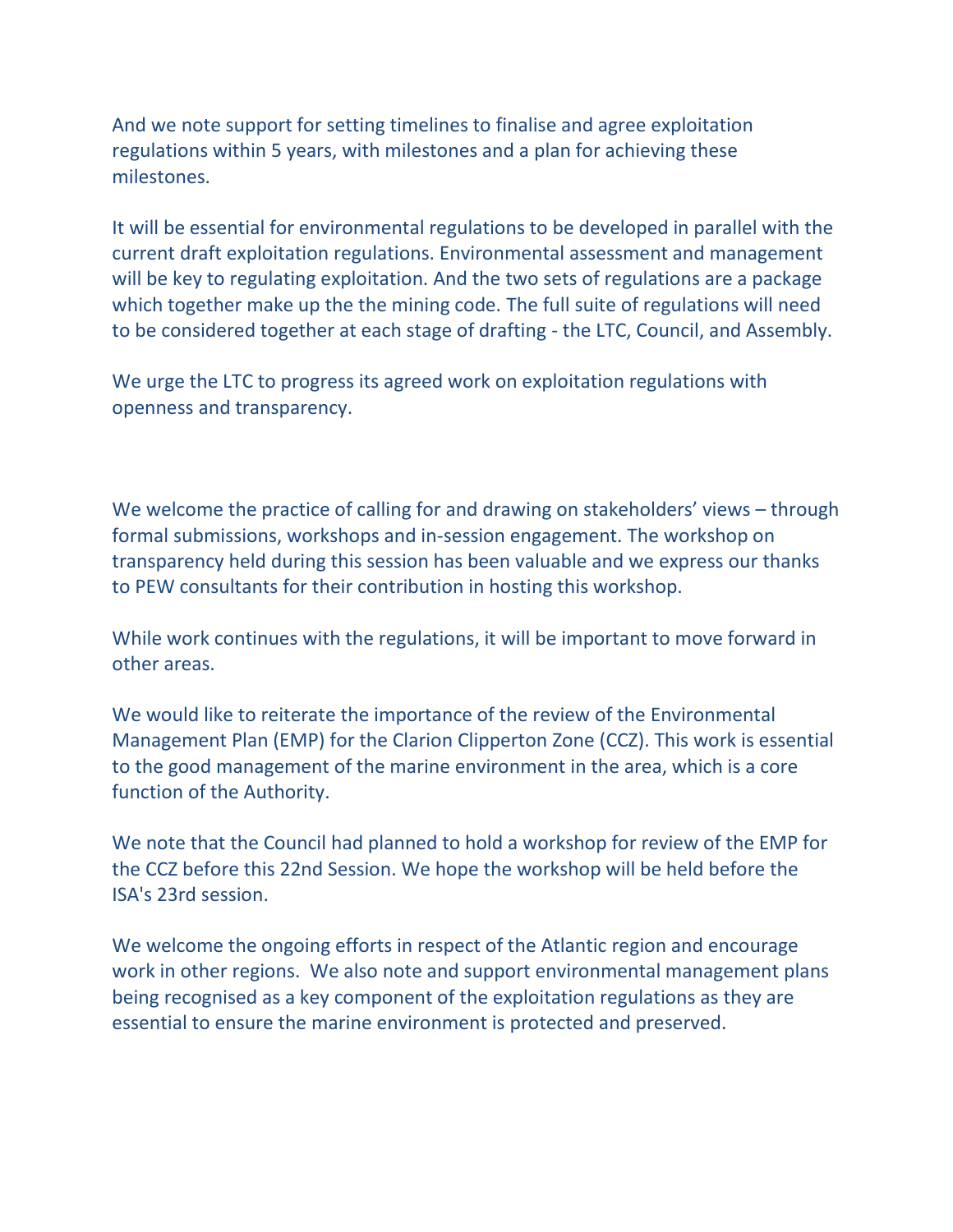We are pleased to see the recent release of Technical Study 15, "A Study of Key Terms in Article 82 of UNCLOS". This study, along with the past work done by the Authority, will be helpful when this now-dormant provision becomes relevant.

We encourage the Authority to continue to include Article 82 in its work plan. There is increasing exploration activity in the continental shelf beyond 200 M of several Members, though exploitation remains years in the future.

Mr. President, at a time when the Authority is facing a mounting workload, we need to ensure the working methods of the Council assist the Authority's overall efficiency and effectiveness. CANZ continues to consider how to improve the ISA's institutions and working methods.

CANZ welcomes the interim report of the article 154 review. We note the concerns expressed with respect to the interim report, principally relating to methodologies of the report, and look forward to seeing these concerns addressed in the final report. Having said this, the interim report provides some useful ideas for ensuring that the Authority can be "fit for purpose" for the next phase of its work, and the move towards exploitation.

We think there is an opportunity to take up some of the proposals which seem to have broad based support.

In particular, we would be supportive of the proposal (in recommendation 31) to develop a strategic plan to guide the Authority's activities, with budgeting decisions being taken by reference to agreed priorities. The first strategic plan should reinforce the existing priority on exploitation regulations and scale up work on environmental management.

In line with this, we can see the need to reinforce skills and experience in the Secretariat to support strategic priorities (recommendation 37). We think increasing the level of environmental expertise in the future for the Legal and Technical Commission (LTC) and Secretariat (as proposed in recommendation 9) will serve the priority on marine environment protection and preservation in the work of the Authority.

And a more open LTC (as proposed in recommendation 17) would provide opportunities for experts and stakeholders to input to ongoing work, in a way that benefits all. To this end, we also look forward to the timely preparation of the